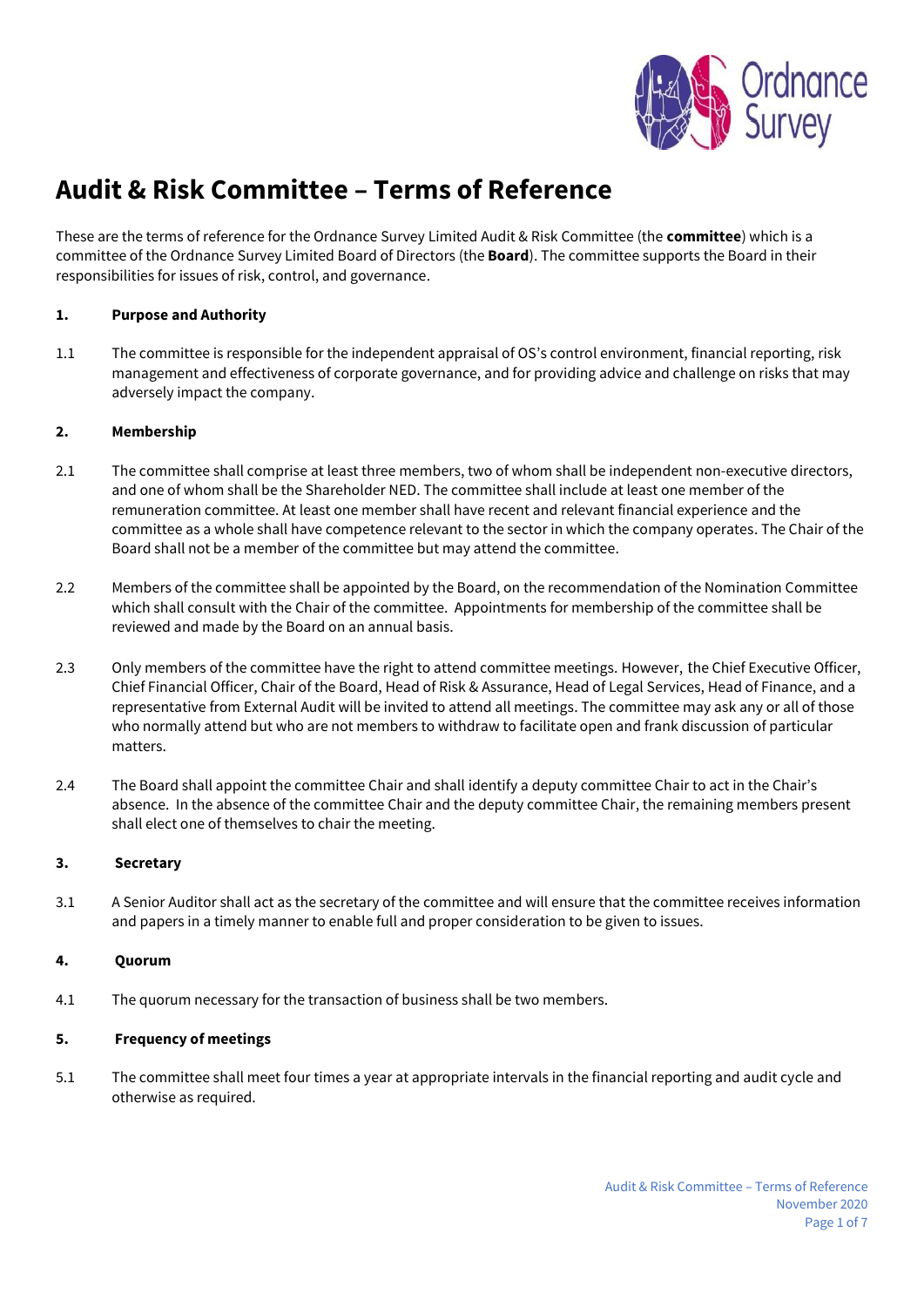

5.2 Outside of the formal meeting programme, the committee Chair, and to a lesser extent the other committee members, will maintain a dialogue with key individuals involved in the company's governance, including the Board Chair, the Chief Executive Officer, the Chief Financial Officer, the External Auditors, and the Head of Risk & Assurance.

## **6. Notice of meetings**

- 6.1 Meetings of the committee shall be called by the secretary of the committee at the request of the committee Chair or any of its members, or at the request of the External Auditors or Head of Risk & Assurance if they consider it necessary.
- 6.2 Unless otherwise agreed by the committee, notice of each meeting confirming the venue, time, and date together with an agenda of items to be discussed, shall be forwarded to each member of the committee no later than five working days before the date of the meeting. Supporting papers shall be sent to committee members and to other attendees, as appropriate, at the same time.
- 6.3 Notices, agendas and supporting papers will be provided via secure electronic means, typically via the Board and committee portal.

#### **7. Minutes of meetings**

- 7.1 The secretary shall minute the proceedings and decisions of all committee meetings, including recording the names of those present and in attendance.
- 7.2 Draft minutes of committee meetings shall be agreed with the committee Chair and then circulated promptly to all members of the committee, unless exceptionally, it would be inappropriate to do so in the opinion of the committee Chair.

#### **8. Duties**

The committee should have oversight of the OS Group as a whole, unless required otherwise by regulation, carry out the duties below for the parent company, major subsidiary undertakings, and the group as a whole, as appropriate. OS Group – for the purposes of this document means Ordnance Survey Limited, and all of its wholly owned subsidiary entities (such as Ordnance Survey Leisure Limited and Ordnance Survey International Services Limited) together with any entities in which Ordnance Survey Limited has a shareholding or partnership share of more than 50%. The committee should also have oversight of GeoPlace LLP for material and financial impact.

#### 8.1 **Financial reporting**

8.1.1 The committee shall monitor the integrity of the financial statements of the company, including its annual report and any other formal statements relating to its financial performance, and review and report to the Board on significant financial reporting issues and judgements which those statements contain having regard to matters communicated to it by the auditor.

8.1.2 In particular, the committee shall review and challenge where necessary:

8.1.2.1 the application of significant accounting policies and any changes to them;

8.1.2.2 the methods used to account for significant or unusual transactions where different approaches are possible;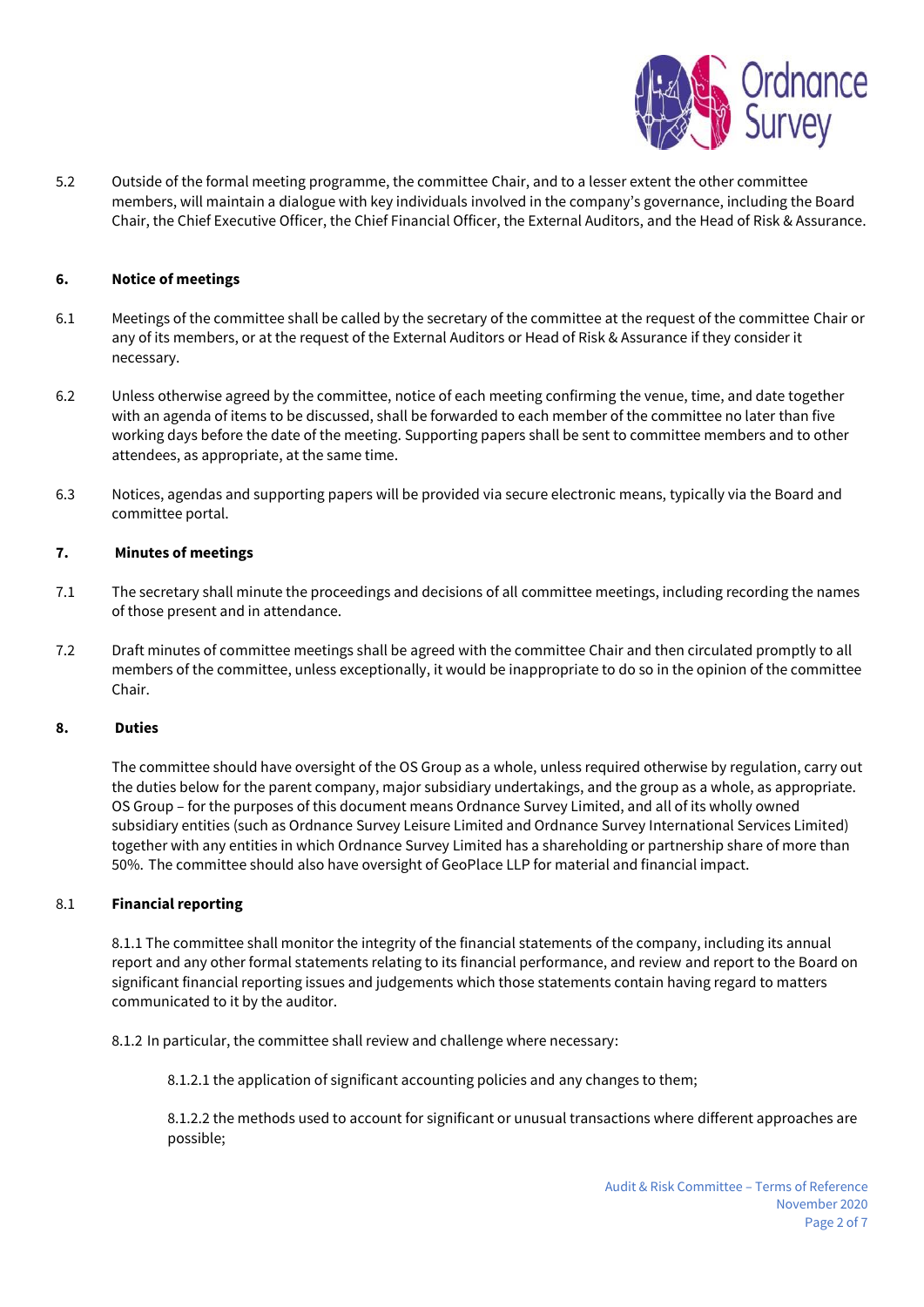

8.1.2.3 whether the company has adopted appropriate accounting policies and made appropriate estimates and judgements, taking into account the external auditor's views on the financial statements;

8.1.2.4 the clarity and completeness of disclosures in the financial statements and the context in which statements are made;

8.1.2.5 all material information presented with the financial statements, including the strategic report and the corporate governance statements relating to the audit and to risk management.

8.1.3 Where the committee is not satisfied with any aspect of the proposed financial reporting by the company, it shall report its views to the Board.

#### 8.2 **Narrative reporting**

Where requested by the Board, the committee should review the content of the annual report and accounts and advise the Board on whether, taken as a whole, it is true and fair, and understandable and provides the information necessary for the Shareholder to assess the company's performance, business model and strategy and whether it informs the Board's statement in the annual report on these matters.

#### 8.3 **Internal controls and risk management systems**

The committee shall:

8.3.1 Keep under review the company's internal financial controls systems that identify, assess, manage, and monitor financial risks, and other internal control and risk management systems.

8.3.2 Review and approve the statements to be included in the annual report concerning internal control, risk management, including the assessment of principal risks and emerging risks, and the viability statement.

#### 8.4 **Compliance, whistleblowing, and fraud**

The committee shall:

8.4.1 Review the adequacy and security of the company's arrangements for its employees and contractors and external parties to raise concerns, in confidence, about possible wrongdoing in financial reporting or other matters. The committee shall ensure that these arrangements allow proportionate and independent investigation of such matters and appropriate follow up action.

8.4.2 Review the company's procedures for detecting fraud and ensure these arrangements are appropriate.

8.4.3 Review the company's systems and controls for the prevention of bribery, ensure these arrangements are appropriate and receive reports on non-compliance.

#### 8.5 **Internal audit**

The committee shall: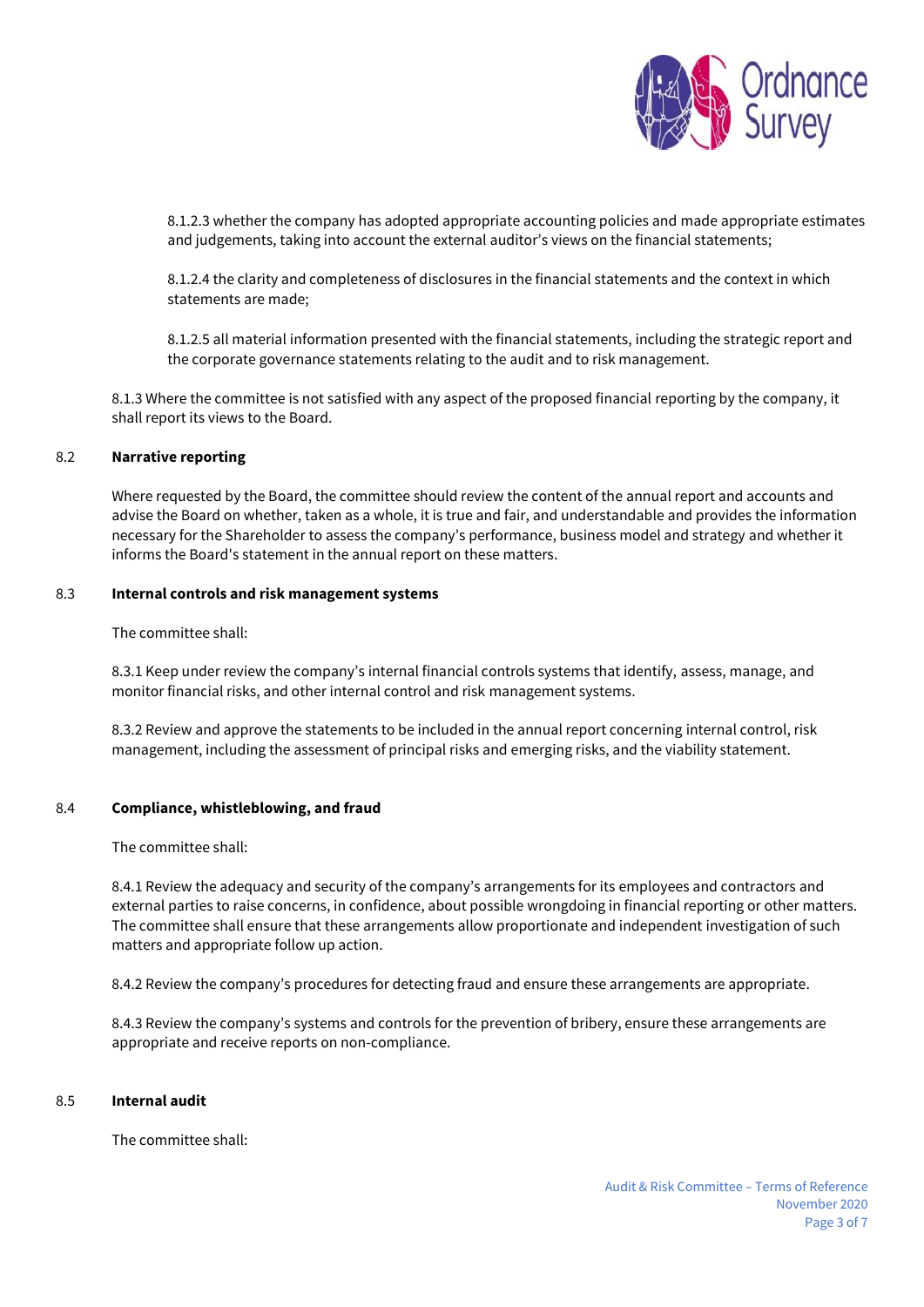

8.5.1 Approve the appointment or termination of the Head of Risk & Assurance.

8.5.2 Review and approve the role and mandate of internal audit, monitor, and review the effectiveness of its work, and annually approve the internal audit charter ensuring it is appropriate for the current needs of the company.

8.5.3 Review and approve the annual internal audit plan to ensure it is aligned to the key risks of the business and receive regular reports on work carried out.

8.5.4 Ensure that the internal audit function has unrestricted scope, the necessary resources and access to information to enable it to fulfil its mandate, ensure there is open communication between different functions and that the internal audit function evaluates the effectiveness of these functions as part of its internal audit plan, and ensure that the internal audit function is equipped to perform in accordance with appropriate professional standards for internal auditors.

8.5.5 Ensure the Head of Risk & Assurance, together with members of the internal audit team and representatives of External Audit have direct and confidential access to the Board Chair and to the committee Chair, providing independence from the executive and accountability to the committee.

8.5.6 Carry out an annual assessment of the effectiveness of the internal audit function and as part of this assessment:

8.5.6.1 meet with the Head of Risk & Assurance without the presence of management to discuss the effectiveness of the function;

8.5.6.2 review and assess the annual internal audit work plan;

8.5.6.3 receive a report on the results of the internal auditor's work;

8.5.6.4 determine whether it is satisfied that the quality, experience, and expertise of internal audit is appropriate for the business;

8.5.6.5 review the actions taken by management to implement the recommendations of internal audit and to support the effective working of the internal audit function.

8.5.7 Monitor and assess the role and effectiveness of the internal audit function in the overall context of the company's risk management system and the work of compliance, finance, and the external auditor.

8.5.8 Consider whether an independent, third party review of processes is appropriate.

#### 8.6 **External audit**

The committee shall

8.6.1 Comply with its obligations under the Shareholder Framework Document with respect to the role of the auditor, and, within the context of the Framework Document, consider and make recommendations to the Board in relation to the appointment, re-appointment and removal of the company's external auditors.

8.6.2 Oversee the relationship with the external auditor. In this context the committee shall monitor their remuneration, including both fees for audit and non-audit services, and ensure that the level of fees is appropriate to enable an effective and high-quality audit to be conducted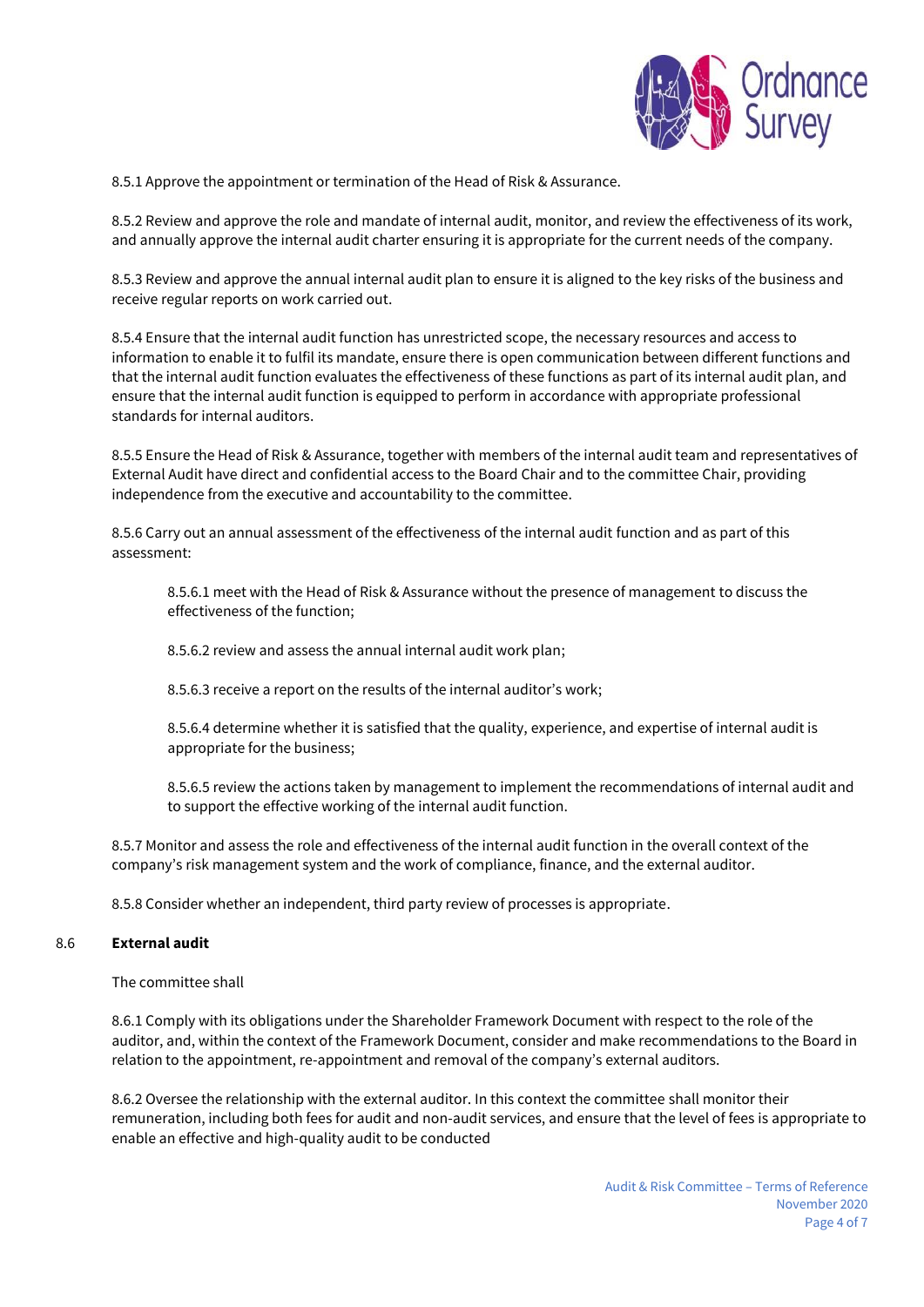

8.6.3 Assess annually the external auditor's independence and objectivity considering relevant law, regulation, the FRC's Ethical Standard and other professional requirements and the group's relationship with the auditor as a whole, including any threats to the auditor's independence and the safeguards applied to mitigate those threats including the provision of any non-audit services.

8.6.4 Satisfy itself that there are no relationships between the auditor and the company (other than in the ordinary course of business) which could adversely affect the auditor's independence and objectivity.

8.6.5 Monitor and make recommendations to the Board as required on any proposed employment of former employees of the company's auditor, considering the Ethical Standard and legal requirements, and monitor the application of this policy.

8.6.6 Monitor the auditor's processes for maintaining independence, its compliance with relevant law, regulation, other professional requirements, and the Ethical Standard, including the guidance on the rotation of audit partner and staff.

8.6.7 Assess annually the qualifications, expertise and resources, and independence of the external auditor and the effectiveness of the external audit process.

8.6.8 Seek to ensure coordination of the external audit with the activities of the internal audit function.

8.6.9 Evaluate the risks to the quality and effectiveness of the financial reporting process in the light of the external auditor's communications with the committee.

8.6.10 Monitor and make recommendations to the Board as required on the provision of non-audit services by the external auditors, including prior approval of non-audit services by the committee and specifying the types of nonaudit service to be preapproved, and assessment of whether non-audit services have a direct or material effect on the audited financial statements.

8.6.11 Meet regularly with the external auditor (including once at the planning stage before the audit and once after the audit at the reporting stage) and, at least once a year, meet with the external auditor without management being present, to discuss the auditor's remit and any issues arising from the audit.

8.6.12 Discuss with the external auditor the factors that could affect audit quality and review and approve the annual audit plan, ensuring it is consistent with the scope of the audit engagement, having regard to the seniority, expertise and experience of the audit team.

8.6.13 Review the findings of the audit with the external auditor. This shall include but not be limited to, the following:

8.6.13.1 a discussion of any major issues which arose during the audit;

8.6.13.2 the auditor's explanation of how the risks to audit quality were addressed;

8.6.13.3 key accounting and audit judgements;

8.6.13.4 the auditor's view of their interactions with senior management;

8.6.13.5 levels of errors identified during the audit.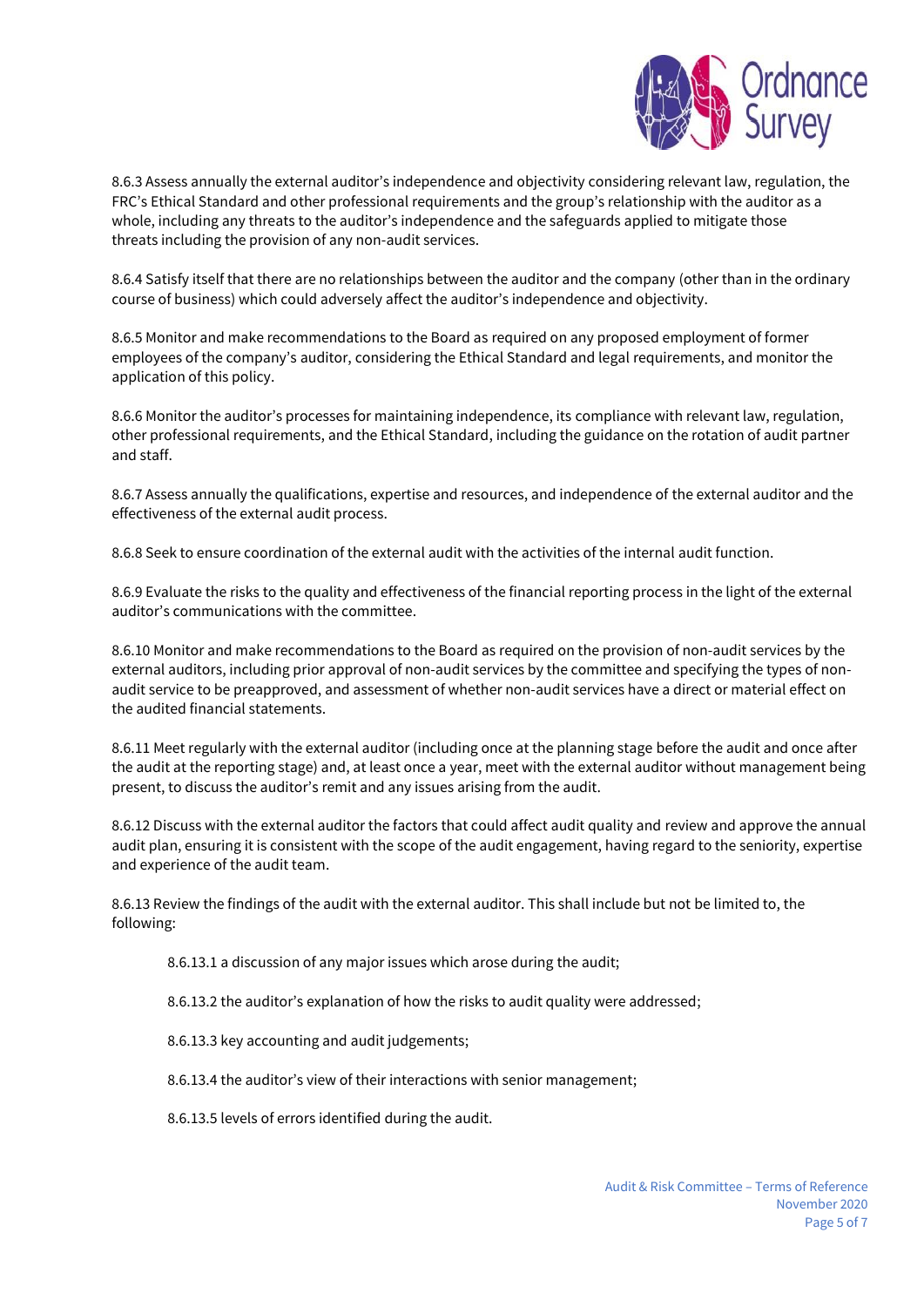

8.6.14 Review any representation letter(s) requested by the external auditor before it is (they are) signed by management.

8.6.15 Review the management letter and management's response to the auditor's findings and recommendations.

8.6.16 Review the effectiveness of the audit process, including an assessment of the quality of the audit, the handling of key judgements by the auditor, and the auditor's response to questions from the committee.

#### **9. Reporting responsibilities**

- 9.1 The committee Chair shall verbally report to the Board on its proceedings after each meeting on all matters within its duties and responsibilities and shall also report to the Board on how it has discharged its responsibilities.
- 9.2 The committee shall make whatever recommendations to the Board it deems appropriate on any area within its remit where action or improvement is needed.
- 9.3 The committee will provide the Board and Chief Executive Officer with an annual report, timed to support finalisation of the accounts and the governance statement, summarising its conclusions from the work it has done during the year.

#### **10. Other matters**

The committee shall:

- 10.1 Have access to sufficient resources to carry out its duties, including access to the company secretariat for advice and assistance as required.
- 10.2 Be provided with appropriate and timely training, both in the form of an induction programme for new members and on an ongoing basis for all members.
- 10.3 Give due consideration to laws, regulations, and any best practice/published guidelines on audit and risk committees including the UK Corporate Governance Code and *Managing Public Money* and other HM Treasury guidance issued from time to time.
- 10.4 Oversee any investigation of activities which are within its terms of reference.
- 10.5 Work and liaise as necessary with all other Board committees ensuring interaction between committees and with the Board is reviewed regularly, taking particular account of the impact of risk management and internal controls being delegated to different committees.
- 10.6 Ensure that a periodic evaluation of the committee's performance is carried out.
- 10.7 At least annually, review its constitution and terms of reference to ensure it is operating at maximum effectiveness and recommend any changes it considers necessary to the Board for approval.

#### **11. Authority**

The committee is authorised to